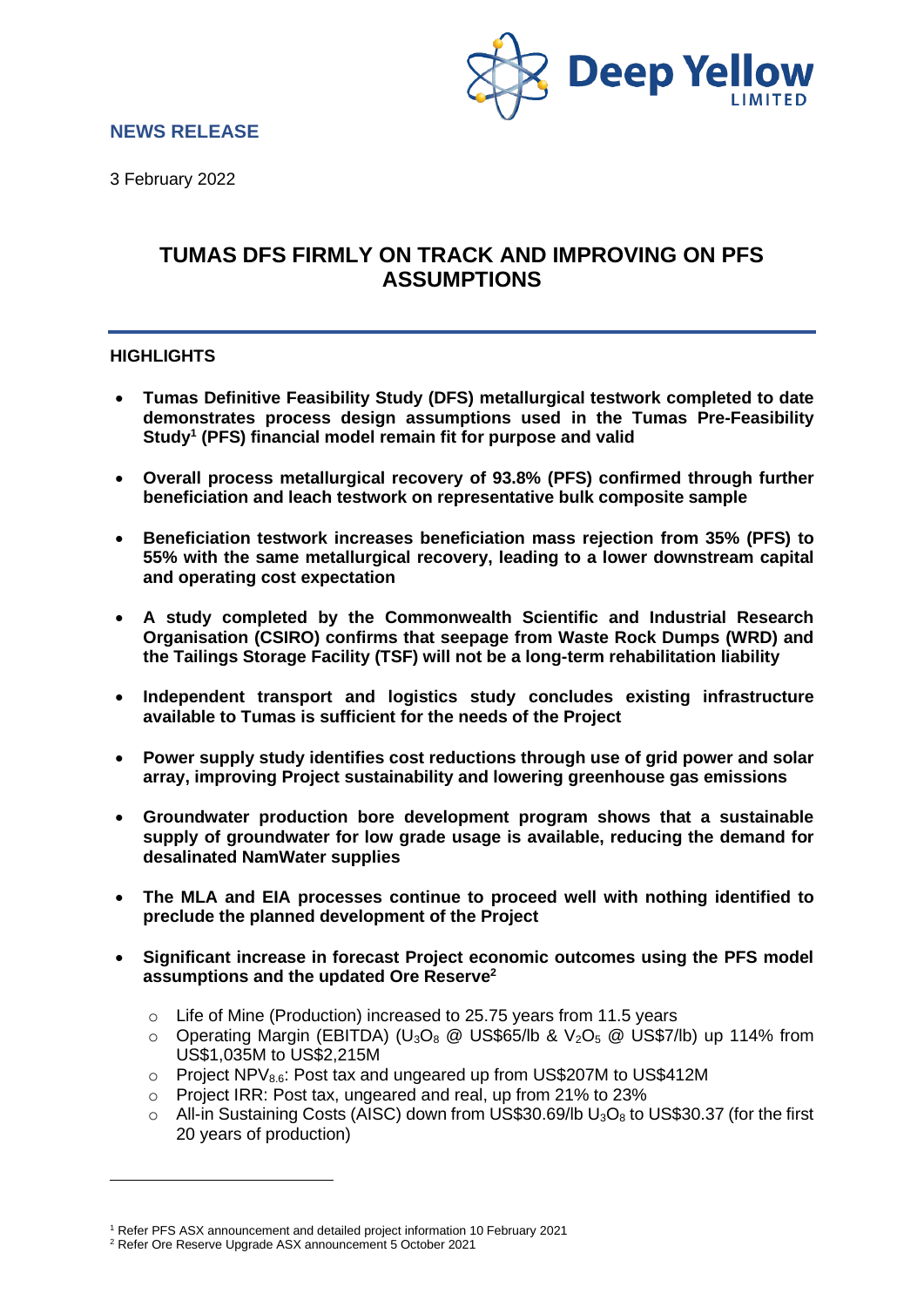Deep Yellow Limited (**Deep Yellow** or **Company**) is pleased to provide an update on the Tumas Definitive Feasibility Study (**DFS**).

Importantly, the DFS is progressing as planned, with key workstreams completed to date delivering excellent results improving on some key inputs and generally confirming the assumptions outlined in the very positive Tumas Pre-Feasibility Study (**PFS**) completed in January 2021<sup>3</sup>.

The first phase of DFS work, consisting of Ore Reserve expansion, Mining Licence Application (**MLA**), Environmental Impact Assessment (**EIA**), trade-off studies and detailed metallurgical testwork, has been largely completed. The physical expression of this extensive work is reflected in Figure 1, which also shows the proposed Mining Licence (**ML**) outline (MLA 237) and key proposed Project Infrastructure.



*Figure 1: Showing MLA outline, Deposits and Life of Mine Infrastructure*

The Company will now transition to the second and final phase of DFS work which includes further detailed process design, operating and capital cost estimates, detailed mine planning, detailed Ore Reserve optimisation and negotiation of material contracts in preparation for project implementation. Key external experts for this work include Ausenco Services Pty Ltd (**Ausenco**) and Cube Consulting (**Cube**), who were also important contributors to the PFS.

Ausenco provided Deep Yellow with engineering assistance during both the PFS and current phase of the DFS. This support will continue through to the conclusion of the DFS and Ausenco will undertake lead authorship of the DFS report.

Cube provided Deep Yellow with mining engineering and Ore Reserve estimation expertise for the PFS and recently updated the Tumas Ore Reserve estimate. Cube will now assist with

<sup>3</sup> see ASX release dated 10 February 2021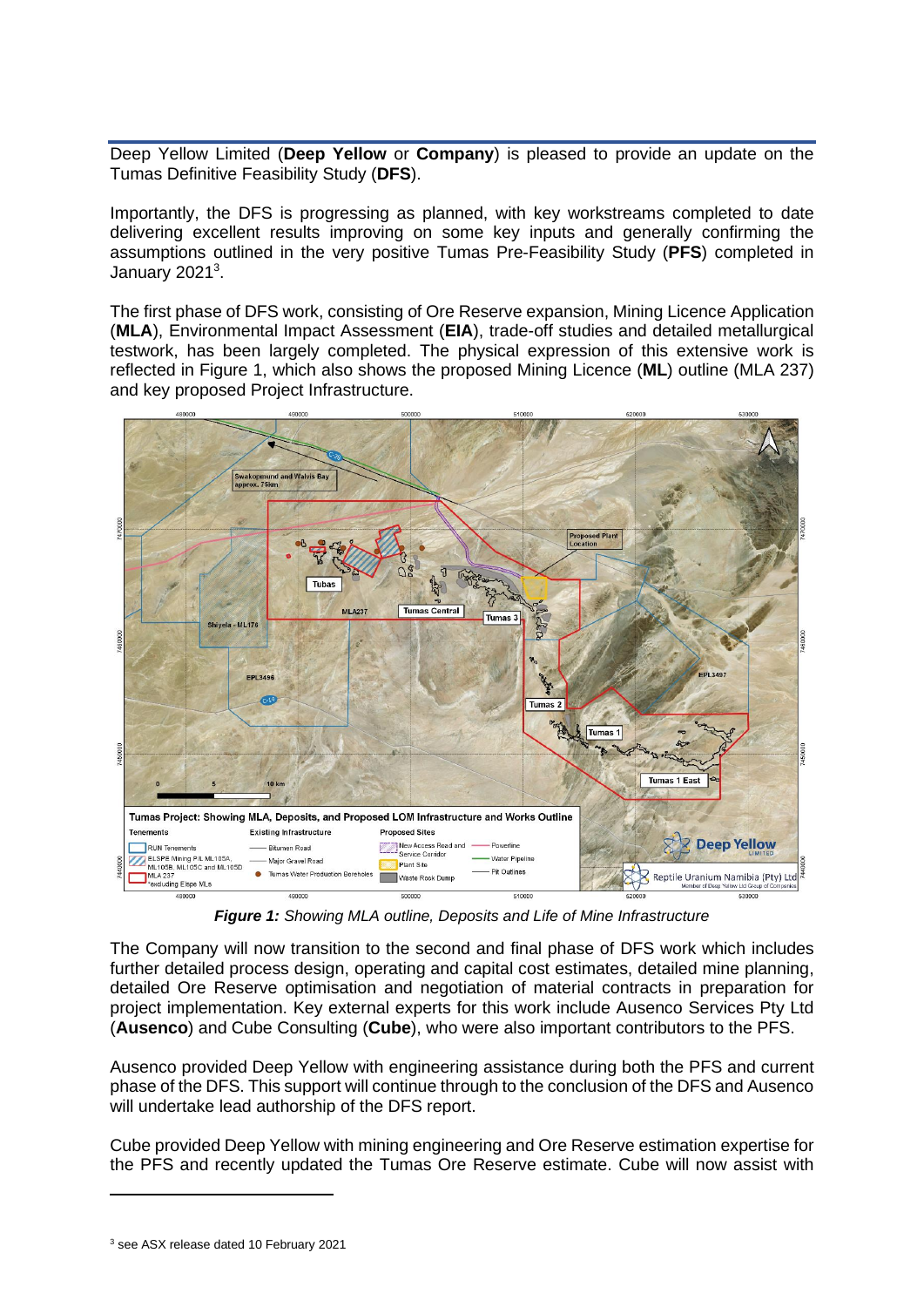detailed optimisation of the Ore Reserves and mine scheduling for DFS Life of Mine financial modelling.

The Company's in-house technical team will also be expanded to facilitate and support these important workstreams.

In parallel with commencement of the second phase of DFS work, engagement with debtfunding providers and potential customers will also commence to familiarise these parties with the Project and the Company.

### **Ore Reserves**

During work undertaken to date, the Ore Reserves available to the Project have been increased by an impressive 120%, to 68.4Mlb  $U_3O_8$  at an average grade of 345ppm  $U_3O_8$ , using a cut-off grade of 150ppm  $U_3O_8^4$ .

Significant potential remains to further expand Ore Reserves in the Project area, by utilising the 48.6Mlb Inferred Resources available for upgrade and importantly (see JORC Resource Table - Appendix 1), additional exploration upside exists with approximately 40% of the highly prospective Tumas Palaeochannel system remaining to be adequately tested.

| <b>Classification</b> | $U_3O_8$ Cut-off<br>ppm | Tonnes<br>Mt | $U_3O_8$<br>ppm | $U_3O_8$ Metal<br>MIb |  |
|-----------------------|-------------------------|--------------|-----------------|-----------------------|--|
| Probable              | 150                     | 89.8         | 345             | 68.4                  |  |
| Total                 | 150                     | 89.8         | 345             | 68.4                  |  |

*Table 1: Tumas Project Expanded Ore Reserves*

The upgrade to the Ore Reserve and Mining Study undertaken were important areas of work and have fulfilled a critical DFS target, after the PFS outlined the sensitivity of the Project to mine life and indicated a doubling of the NPV could be achieved by increasing mine life beyond 20 years at PFS production rates. This important milestone has now been achieved.

## **Infrastructure**

The availability of key infrastructure requirements for the Project has been thoroughly examined as part of the first phase DFS work program.

The PFS assumed that power would be generated at site for the Project and power station waste heat used to generate process steam. A detailed trade-off study has concluded that the most cost-effective option for the Project is to utilise grid power supplied by the Namibian power supply authority, NamPower, augmented by a dedicated solar array, with process heat provided by conventional Heavy Fuel Oil (**HFO**) fired boilers. Examination of the costs associated with this arrangement indicates that it will result in overall costs that are lower than those assumed for the PFS and will also improve the sustainability and greenhouse gas emissions for the Project over its 20-plus year life.

The PFS assumed that water supply for the Project was to be sourced from a combination of available local groundwater and water supplied by the Namibian water supply utility, NamWater. This arrangement remains the base case, however, due to the opportunity to lower the cost of water, a strategy to reduce the supply cost has been developed and will be progressed during the second phase of the DFS.

<sup>4</sup> ASX release dated 5 October 2021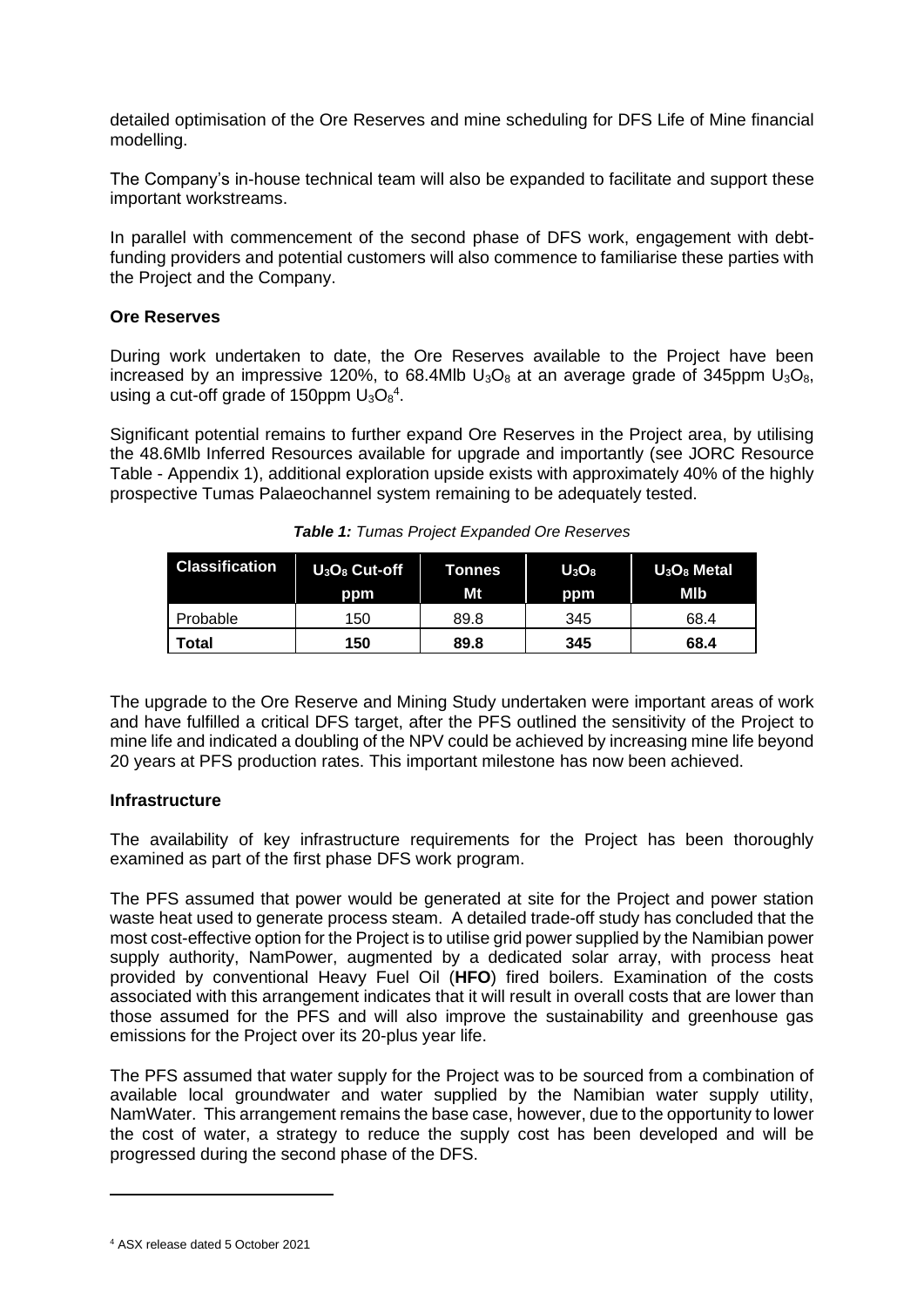Two of the six proposed groundwater production bores in previously identified target zones have now been completed and test pumping undertaken. The results indicate that the assumed sustainable supply of ground water for low impact uses, such as dust suppression, will be readily available in close proximity to the Project area and within the proposed ML, which is now the subject of the MLA referred to above. Furthermore, the findings from the initial results reduce the demand for high-quality and expensive desalinated water from NamWater, as envisaged in the PFS.

An independent review of transport and logistics infrastructure has concluded that the existing road, air and sea transport services available are sufficient for Tumas and that the Project will not cause a material change in existing demand for such services. Communications infrastructure has also been assessed as adequate for the needs of the Project.

### **Process Design**

Work completed in the first phase DFS work has confirmed that the process detailed in the PFS for both uranium and vanadium extraction from Tumas ore remains fit-for-purpose. The work has now reached a point where the Company can conclude that no material changes are required to achieve the process objectives of optimum recovery, cost and long-term site rehabilitation exposure.

This is of relevance in terms of validity of the process design assumptions used for the PFS financial model and long-term rehabilitation cost and liability provisions. These process design assumptions remain valid to the extent that they correctly inform the financial model. Consequently the Company firmly believes that the PFS financial model and inputs remain valid and are fit-for-purpose.

CSIRO was commissioned to examine the impact of seepage from both WRDs and the TSFs on existing groundwater.

CSIRO is considered by the Company to be expert in this area of technical expertise. This is a significant area of long-term liability for all mines, but particularly for uranium mines.

The study concluded that for ionic species of interest (principally uranium, vanadium and lead, but including many others), down-channel interaction with groundwater will result in the precipitation of these species in close proximity to the zone of interaction (comfortably within the proposed ML boundary with minimal down-channel penetration) in much of the same manner that has occurred (and still is occurring) during the formation of the Tumas deposits, thus avoiding the possibility of unconstrained contamination from a developing seepage plume.

The above conclusion is a very significant finding with respect to the process and associated tailings management developed for the Tumas Project, which was specifically developed with the aim of achieving minimal short-and long-term environmental impacts. The report by CSIRO and findings contained within it confirm that there is a clear and reasonable basis, using established and proven chemistry, to conclude that this fundamentally important design criteria will be achieved in practice.

### **Metallurgical Recovery**

The overall metallurgical recovery assumed for the PFS was critically dependent on recovery from two process units that required further assessment to achieve DFS accuracy. These two processes are the beneficiation and leach extraction steps.

The PFS assumed recoveries for these two steps to be 97.7% and 97.0% respectively, with a further 1% soluble loss resulting in an estimated overall recovery of 93.8%. In the case of beneficiation, the PFS also assumed that 35% of the ore mass processed could be discarded prior to leaching as a coarse tailing from the beneficiation circuit.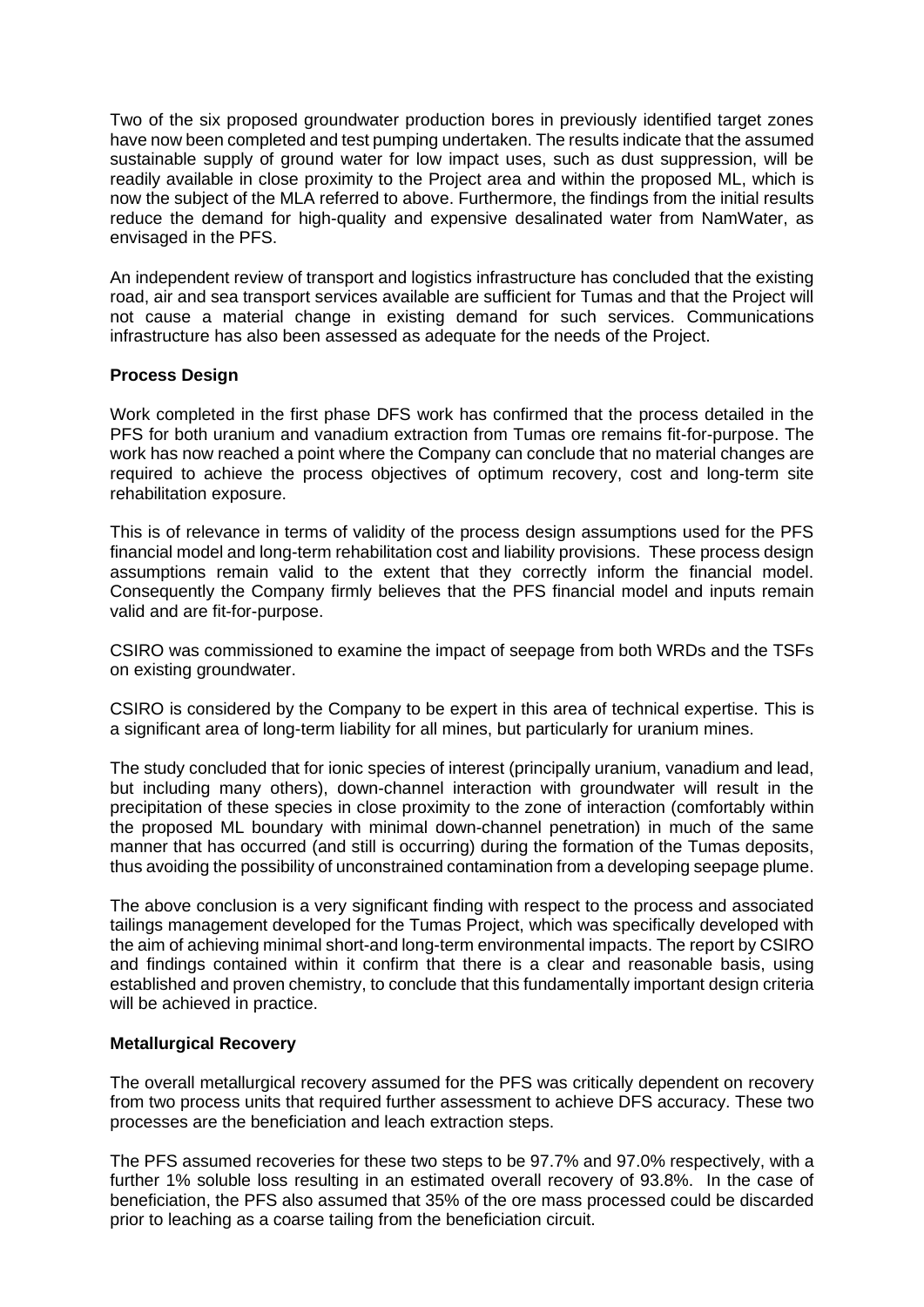The beneficiation testwork has been completed on the bulk composite (diamond core) from Tumas 3, representing approximately the first 15 years of ore feed for the Project. This work has been very successful and the Company believes that the PFS assumptions have been confirmed as prudently conservative and the DFS process design will be based on 98% beneficiation recovery, with between 50% and 60% mass rejection to a coarse tailing.

This conclusion is highly significant for the Project outcome.

Beneficiation mass rejection has been materially increased and will reduce leach feed tonnage by 30%. It is anticipated this will deliver a reduction in downstream capital and operating costs compared to the PFS position. A modest improvement in beneficiation recovery has also been identified and will result in coarse tailing material that involves lower long-term environmental risk than that assumed in the PFS.

The extent of these reductions will be determined during the second phase of DFS work, however importantly, the PFS model assumptions in this respect remain both prudently conservative and valid.

Sufficient leach testwork has been undertaken on the beneficiated bulk composite to conclude that the leach recovery assumed in the PFS (97%) is also achievable. Once again, the PFS model assumptions in this respect remain both prudently conservative and valid.

All other material process-related issues integral to the financial outcome of the PFS remain valid and materially unchanged.

# **Tailings Storage**

The PFS assumes that tailings will be stored permanently "in pit" by using the mined-out sections of the Tumas 3 ore zone progressively. This concept has been tested in detail during the EIA process by third party experts, who have concluded that the concept is technically valid and environmentally appropriate.

Importantly, use of the Tumas 3 pits as suitable Tailings Storage Facilities (**TSF**) has also been assessed, considering the increased volume of tailings that must be permanently stored due to the increased ore volume (and consequently tailings volume) identified in the updated Ore Reserve estimate described above. This work has concluded that there is sufficient void space within the Tumas 3 area to safely store all the tailings generated through the treatment of the ore contained within the updated Ore Reserve estimate.

## **MLA and EIA**

The MLA and EIA processes for the Project are proceeding well.

Most of the EIA work has been completed and importantly, no material adverse aspects have been, or are now likely to be, identified that would preclude the planned development of the Project as broadly described in the PFS and updated Ore Reserve statement<sup>5</sup>.

## **Updated Project Economic Analysis**

The DFS work undertaken to date has confirmed that principal assumptions of the PFS in terms of infrastructure, utilities, regulatory approvals, process recovery, tailings management, long-term rehabilitation, operating costs and capital costs were reasonable and, in the work concluded to date, have been shown to be prudently conservative. This validates the

<sup>5</sup> ASX releases dated 10 February 2021 and 5 October 2021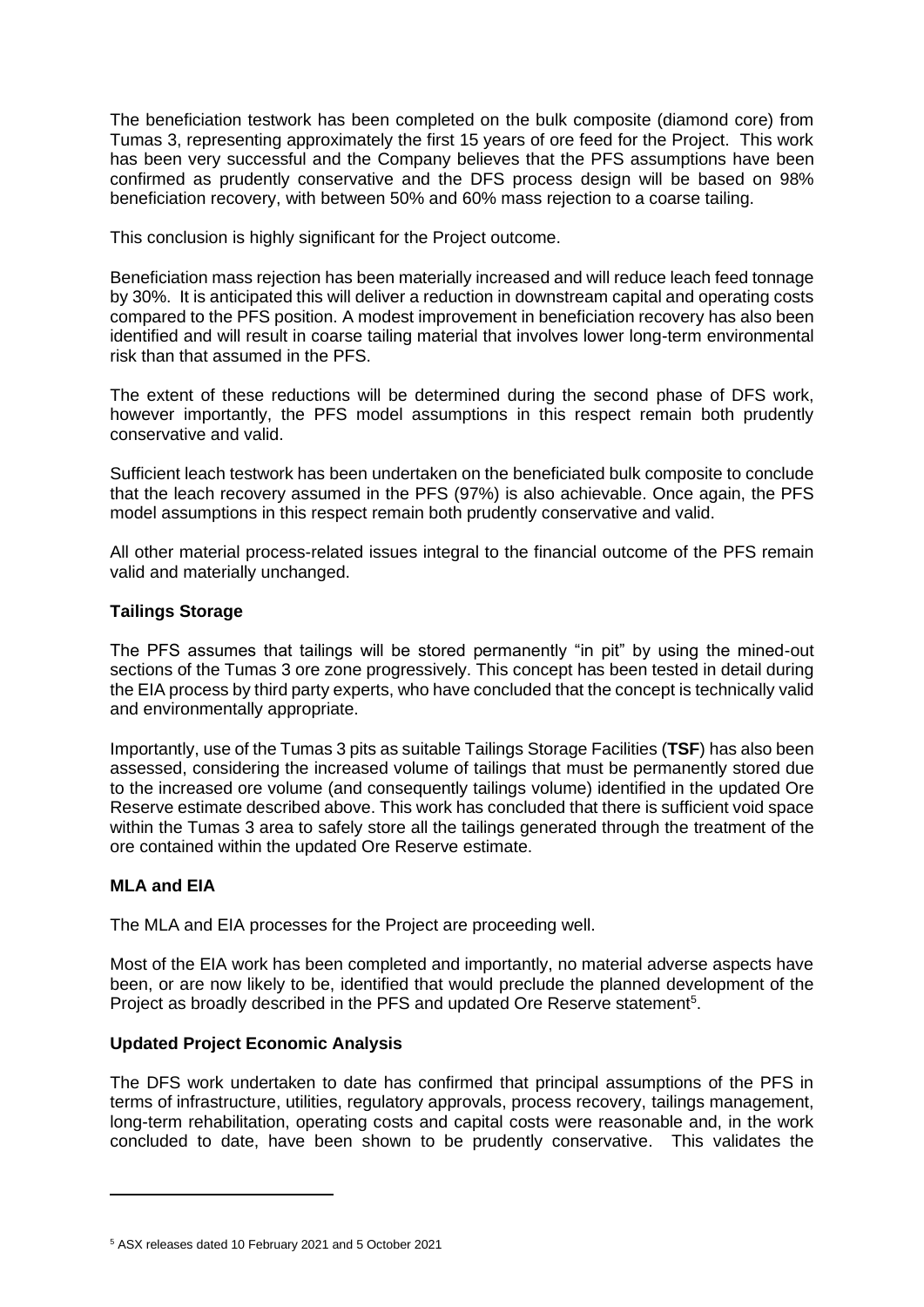underlying assumptions of the financial model used to forecast Project economic outcomes in the PFS.

Consequently, there is a reasonable basis to report revised forecast outcomes for the Project utilising the PFS model, its validated assumptions, relevant findings of the DFS and updated Ore Reserves.

Furthermore, based on the optimisation work completed, the Company believes that the DFS is likely to establish a net improvement on the assumptions and relevant findings of the PFS, but for the purposes of this analysis, assumptions and relevant findings of the PFS have been retained, with the exception of the Ore Reserves available to the Project and associated mining schedules.

This model has now been re-run, using the assumptions and findings of the PFS and incorporating the mine schedule developed for the updated, 68.4Mlb  $U_3O_8$  Ore Reserves<sup>6</sup> now available to the Project.

The outcome of this work is consistent with that indicated in the  $PFS<sup>7</sup>$ . Importantly, the forecast NPV for the Project, once updated Ore Reserves are incorporated, increases the operating mine life from 11.5 years to over 20 years and almost doubles the PFS NPV forecast to US\$412M. Forecast outcomes and material assumptions are summarised in the table below:

| Forecast Project Outcomes with PFS Model Assumptions and Updated Ore Reserves                          |                  |            |                          |  |  |  |
|--------------------------------------------------------------------------------------------------------|------------------|------------|--------------------------|--|--|--|
| <b>Item</b>                                                                                            | <b>Units</b>     | <b>PFS</b> | <b>Reserve</b><br>update |  |  |  |
| <b>Plant Capacity</b>                                                                                  | Mlb $U_3O_8$ pa  | 3          |                          |  |  |  |
| <b>Life of Mine (Production)</b>                                                                       | Years            | 11.5       | 25.75                    |  |  |  |
| <b>Development Period</b>                                                                              | Years            | 1.5        | 1.5                      |  |  |  |
| Operating Margin (EBITDA) (U <sub>3</sub> O <sub>8</sub> @ US\$65/lb & V <sub>2</sub> O <sub>5</sub> @ | <b>US\$M</b>     | 1.034      | 2,215                    |  |  |  |
| <b>US\$7/lb)</b>                                                                                       |                  |            |                          |  |  |  |
| Initial CAPEX (incl pre-production)                                                                    | US\$M            | 320        | 333                      |  |  |  |
| Project NPV <sub>8.6</sub> : Post tax, ungeared                                                        | US\$M            | 207        | 412                      |  |  |  |
| Project IRR: Post tax, ungeared, real                                                                  | %                | 21%        | 23%                      |  |  |  |
| <b>Project Payback Period from Production Start: Real</b>                                              | Years            | 3.8        | 3.8                      |  |  |  |
| Breakeven U <sub>3</sub> O <sub>8</sub> Price: ungeared, real                                          | US\$/lb $U_3O_8$ | 47.33      | 42.40                    |  |  |  |

#### *Table 2: Updated Financial Forecasts*

<sup>6</sup> ASX release dated 5 October 2021

<sup>7</sup> ASX release dated 10 February 2021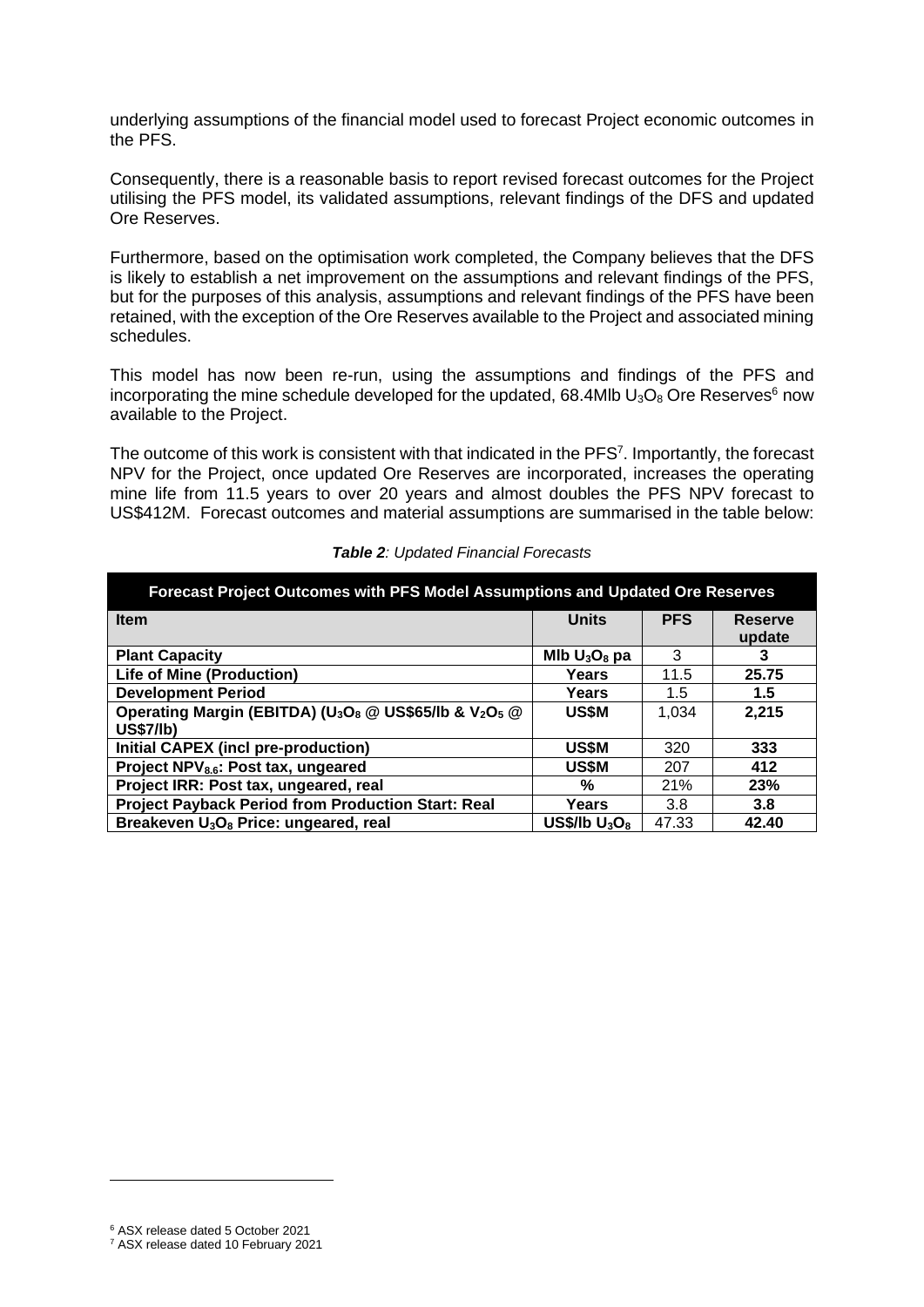For Production Year (PY) 1 to 20, before low grade stockpiles are scheduled for processing, the following key operating cost outcomes are forecast (see Table 3):

| Reserve Update Costs Estimate (PY 1 to PY 20)<br><b>Cost Area</b> |                 |        |                 |         |  |
|-------------------------------------------------------------------|-----------------|--------|-----------------|---------|--|
|                                                                   | \$pa<br>(11000) | \$/t   | $$/lb$ $U_3O_8$ | % Total |  |
| C <sub>1</sub> Costs                                              |                 |        |                 |         |  |
| Mining                                                            | 39,411          | 11.48  | 13.95           | 50%     |  |
| Processing                                                        | 30.655          | 8.93   | 10.85           | 39%     |  |
| Maintenance and Engineering                                       | 4,699           | 1.37   | 1.66            | 6%      |  |
| C&A                                                               | 5,586           | 1.63   | 1.98            | 7%      |  |
| <b>SHR</b>                                                        | 1,092           | 0.32   | 0.39            | 1%      |  |
| Environment                                                       | 308             | 0.09   | 0.11            | 0%      |  |
| HR.                                                               | 227             | 0.07   | 0.08            | 0%      |  |
| <b>Total Site Operating Cost</b>                                  | 81,978          | 23.87  | 29.02           | 105%    |  |
| <b>Corporate and Marketing</b>                                    | 2,958           | 0.86   | 1.05            | 4%      |  |
| Sub-Total                                                         | 84,936          | 24.73  | 30.07           | 109%    |  |
| Vanadium credit                                                   | (6,867)         | (2.00) | (2.43)          | (9%)    |  |
| <b>Total after Vanadium credit</b>                                | 78,069          | 22.73  | 27.64           | 100%    |  |
| All in Sustaining Cost (AISC)                                     | 85,786          | 24.98  | 30.37           |         |  |

*Table 3: Updated Operating Cost Estimates for Expanded Reserve*

With the substantial reserve expansion potential available to the Project, management believes that Ore Reserves available to the Project will be further expanded before low grade ore stockpiles are scheduled for processing. Consequently, management anticipates that the costs detailed above and targeted uranium production of  $3$ Mlb  $U_3O_8$  pa are likely to continue for substantially longer than the 20 years summarised in Table 3.

## **Conclusions**

The Tumas DFS is progressing very well and remains on track to be completed in the second half of calendar 2022. The work to date affirms the conservative approach the Company takes to project assessment from conception through to ultimate development.

Development of the Tumas Project remains dependent on a suitable incentive price for uranium being achieved and the Company entering acceptable long-term offtake agreements. The recent increases in the spot price, as well as the increasingly positive perception of nuclear power's proven ability to become an even greater supplier of global base-load electrical energy, auger very well for the future of the nuclear power industry. This is particularly the case when partnered with renewables, to achieve the zero emission targets which are being adopted by an ever-increasing number of countries. Collectively, these developments along with the acknowledged uranium supply shortage anticipated to occur in the near to medium term, provide substantial encouragement that suitable pricing to incentivise new development will be achieved.

Ongoing DFS results combined with growing acceptance towards the critical role uranium will play in meeting clean energy targets, provide the Company with confidence that the Tumas Project presents a technically sound, near-term development opportunity, ready to align with the timing of the anticipated increase in uranium price, expected late 2022 to mid-2023.

**JOHN BORSHOFF** Managing Director/CEO Deep Yellow Limited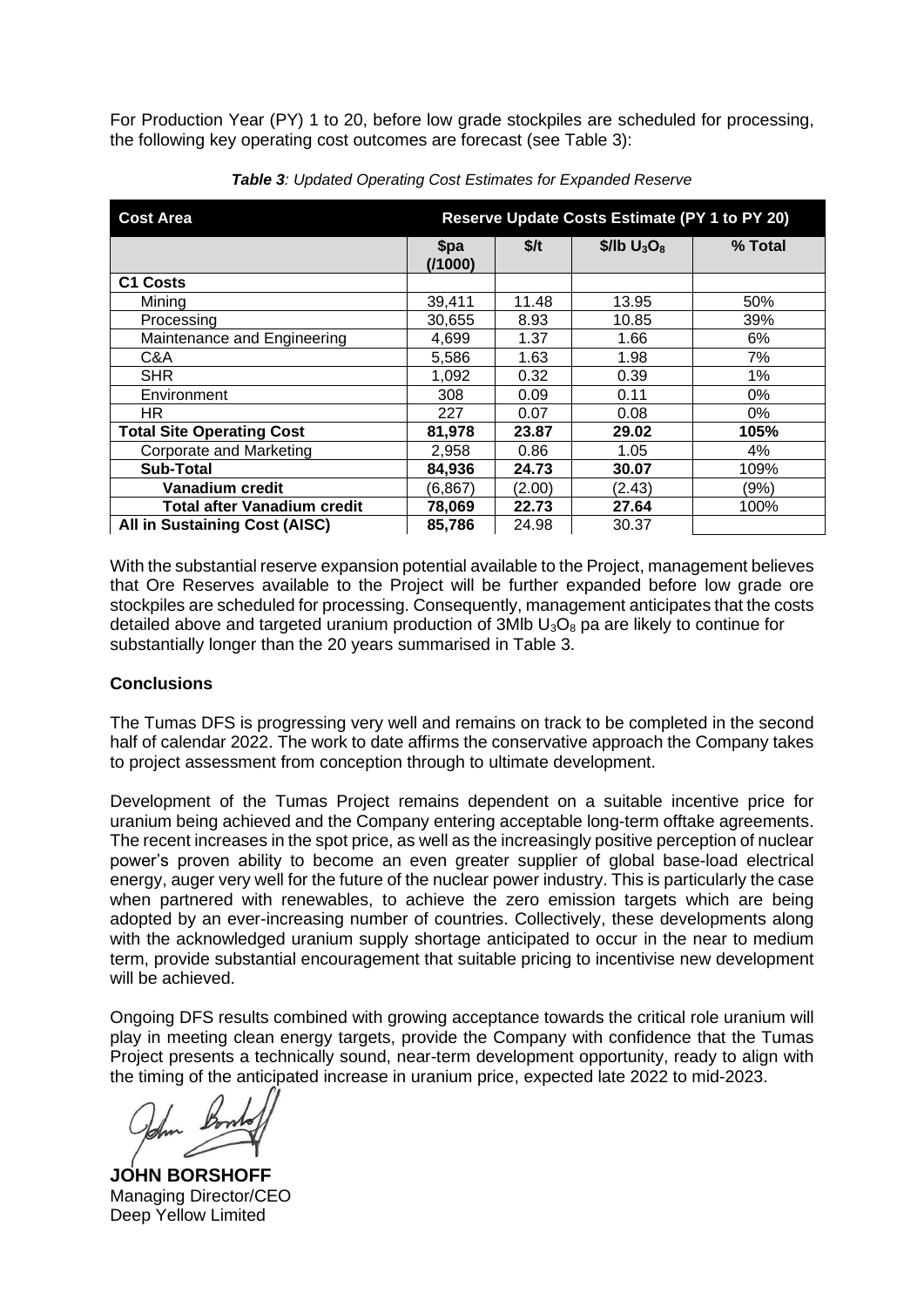*This ASX announcement was authorised for release by Mr John Borshoff, Managing Director/CEO, for and on behalf of the Board of Deep Yellow Limited.*

### **For further information contact:**

John Borshoff Managing Director/CEO<br>T: +61 8 9286 6999 +61 8 9286 6999 E: [john.borshoff@deepyellow.com.au](mailto:john.borshoff@deepyellow.com.au)

### **About Deep Yellow Limited**

Deep Yellow Limited is a differentiated, advanced uranium exploration company, in predevelopment phase, implementing a contrarian strategy to grow shareholder wealth. This strategy is founded upon growing the existing uranium resources across the Company's uranium projects in Namibia and the pursuit of accretive, counter-cyclical acquisitions to build a global, geographically diverse asset portfolio. A PFS was completed in early 2021 on its Tumas Project in Namibia and a Definitive Feasibility Study commenced February 2021. The Company's cornerstone suite of projects in Namibia is situated within a top-ranked African mining destination in a jurisdiction that has a long, well-regarded history of safely and effectively developing and regulating its considerable uranium mining industry.

ABN 97 006 391 948

Unit 17, Spectrum Building 100–104 Railway Road Subiaco, Western Australia 6008

PO Box 1770 Subiaco, Western Australia 6904

DYL: ASX & NSX (Namibia) DYLLF: OTCQX

[www.deepyellow.com.au](http://www.deepyellow.com.au/)



[@deepyellowltd](http://twitter.com/DeepYellowLtd)

[deep-yellow-limited](https://www.linkedin.com/company/deep-yellow-limited/)



## *Competent Persons' Statement*

The information in this announcement as it relates to exploration results and Mineral Resource estimates was compiled by Martin Hirsch, a Competent Person who is a Member of the Australasian Institute of Mining and Metallurgy (AusIMM). Mr Hirsch, who is currently the Manager, Resources & Pre-Development for Reptile Mineral Resources and Exploration (Pty) Ltd (RMR), has sufficient experience which is relevant to the style of mineralisation and type of deposit under consideration and to the activity which he is undertaking, to qualify as a Competent Person as defined in the 2012 Edition of the Australasian Code for Reporting of Exploration Results, Mineral Resources and Ore Reserves. Mr Hirsch consents to the inclusion in this announcement of the matters based on the information in the form and context in which it appears. M Hirsch holds shares in the Company.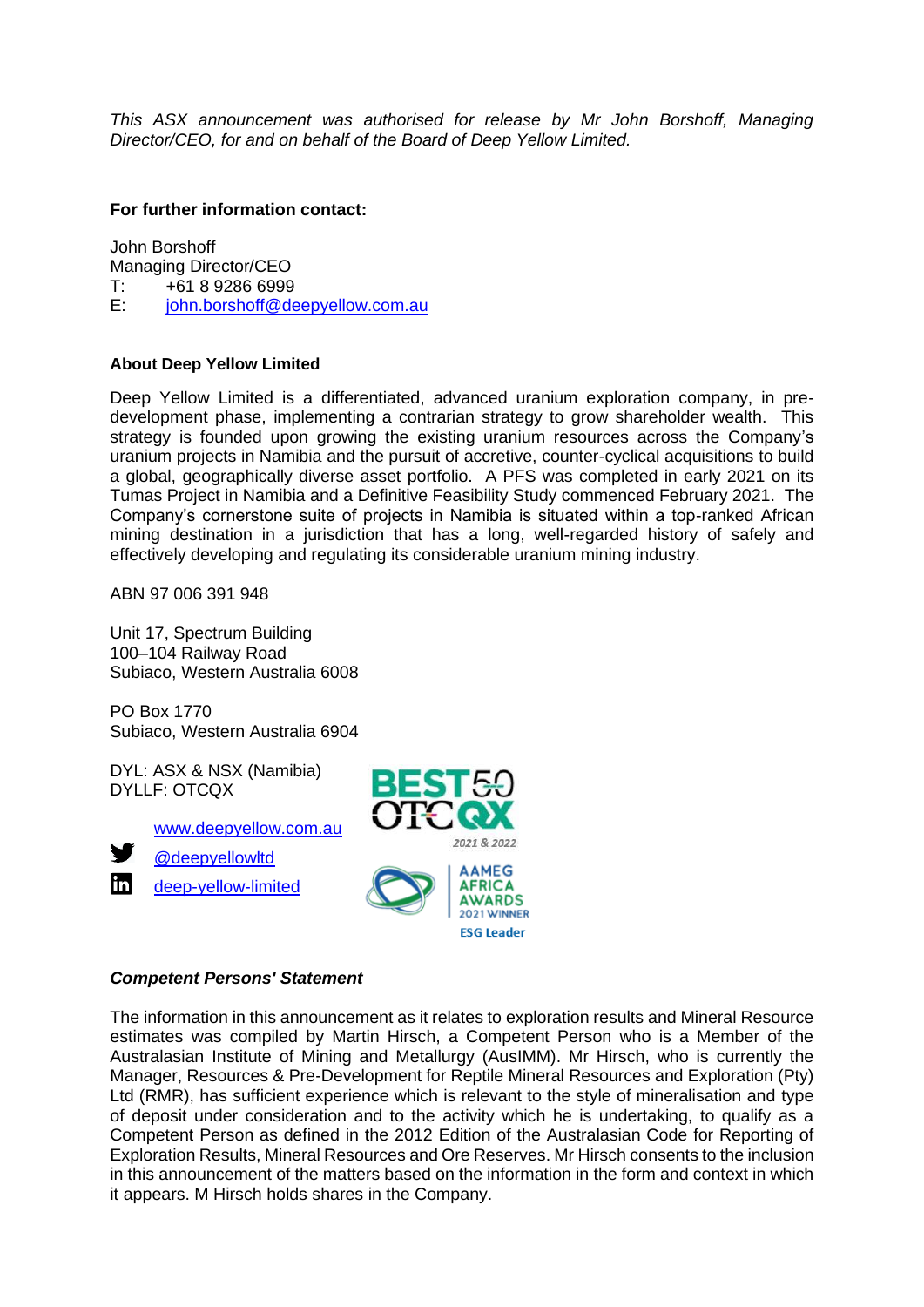The information in this announcement that relates to the Tumas Mineral Resource estimate is based on work completed by Mr D Princep B.Sc. Geology, who is a Fellow and Chartered Professional of the Australasian Institute of Mining and Metallurgy (AusIMM). Mr Princep, who is a consultant to the Company, has sufficient experience which is relevant to the style of mineralisation and type of deposit under consideration and to the activity which he is undertaking, to qualify as a Competent Person as defined in the 2012 Edition of the Australasian Code for Reporting of Exploration Results, Mineral Resources and Ore Reserves. Mr Princep consents to the inclusion in this announcement of the matters based on the information in the form and context in which it appears. Mr Princep holds shares in the Company.

Where the Company references exploration results, Mineral Resource and Ore Reserve estimates and ASX Announcements made previously it confirms that the relevant JORC Table 1 disclosures are included with them and that it is not aware of any new information or data that materially affects the information included in those ASX Announcements and in the case of Mineral Resources and Ore Reserves, that all material assumptions and technical parameters underpinning the estimates in the Announcements continue to apply and have not materially changed.

The JORC 2004 classified Mineral Resources have not been updated to comply with the JORC Code 2012 on the basis that the information has not materially changed since it was last reported, however, as noted these are currently being reviewed to bring all resources up to JORC 2012 standard.

# *Project and Technical Expertise*

Mr Darryl Butcher B.Sc. Chemistry is a a Fellow of the Australasian Institute of Mining and Metallurgy (AusIMM) and a process engineer/metallurgist working for Deep Yellow. Mr Butcher has sufficient experience to advise the Company on matters relating to mine development and uranium processing, project scheduling, processing methodology and project capital and operating costs. Mr Butcher is satisfied that the information provided in the announcement has been determined to a Pre-Feasibility Study level of accuracy and that the relevant modifying factors determined by the PFS are suitable to use as modifying factors for the updated Ore Reserve estimate and based on the increased mine life the update to the PFS financial outcomes.

# *Forward Looking Statement*

Any statements, estimates, forecasts or projections with respect to the future performance of Deep Yellow and/or its subsidiaries contained in this announcement are based on subjective assumptions made by Deep Yellow's management and about circumstances and events that have not yet taken place. Such statements, estimates, forecasts and projections involve significant elements of subjective judgement and analysis which, whilst reasonably formulated, cannot be guaranteed to occur. Accordingly, no representations are made by Deep Yellow or its affiliates, subsidiaries, directors, officers, agents, advisers or employees as to the accuracy of such information; such statements, estimates, forecasts and projections should not be relied upon as indicative of future value or as a guarantee of value or future results; and there can be no assurance that the projected results will be achieved.